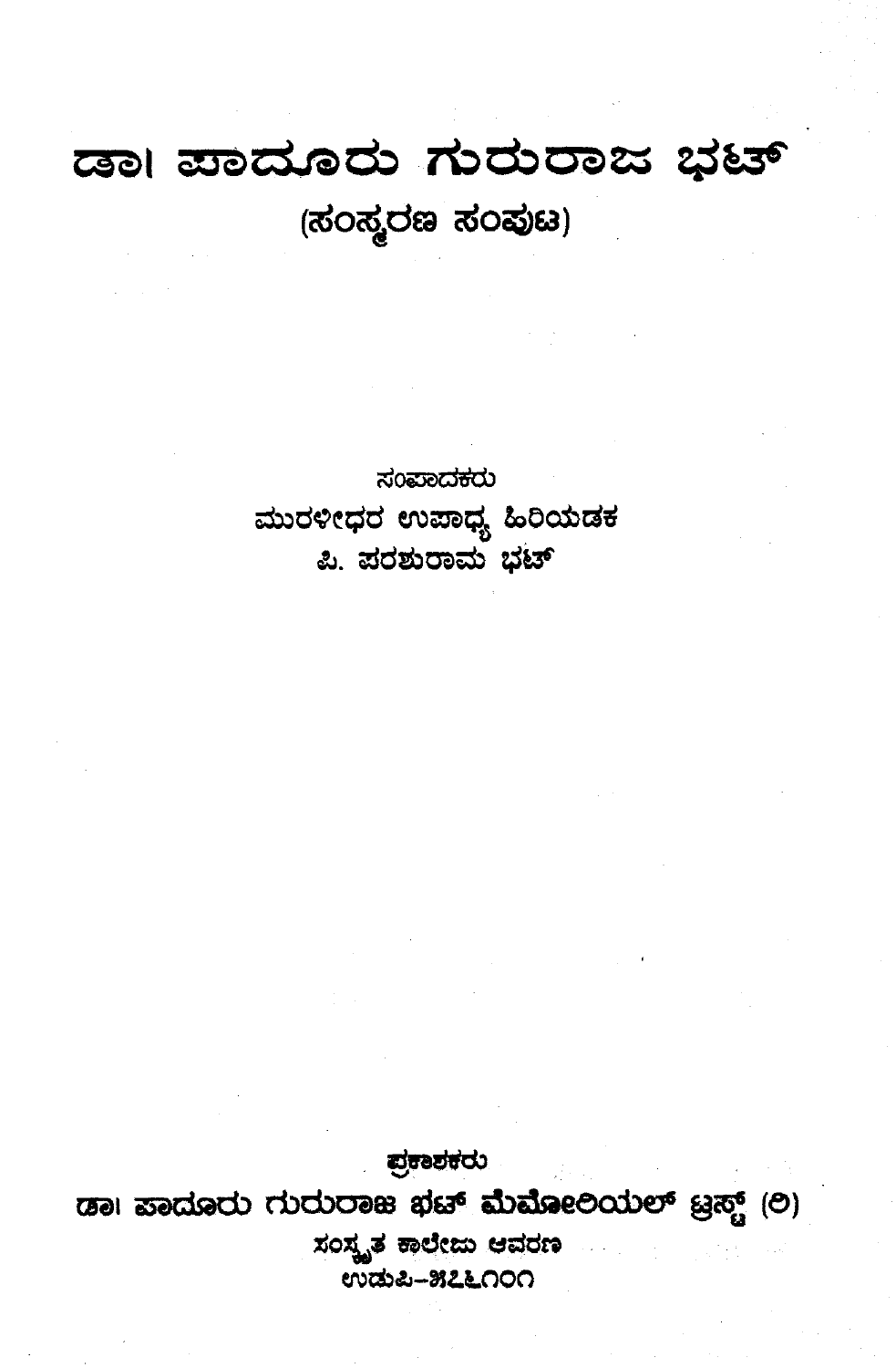| Dr. Paduru Gururaja Bhat: Commemoration Volume |                                                                                                      |  |
|------------------------------------------------|------------------------------------------------------------------------------------------------------|--|
| <b>Editors</b>                                 | : Prof. Muraleedhara Upadhya Hiriadka<br>P. Parashurama Bhat                                         |  |
| Published by                                   | : Dr. Paduru Gururaja Bhat Memorial Trust $\mathcal{D}_n$ ,<br>Sanskrit College Campus, Udupi-576101 |  |
|                                                | E-mail: inquiries@padurutrust.org                                                                    |  |
|                                                | Website: padurutrust.org                                                                             |  |
| Year of Publication : 2012                     |                                                                                                      |  |
| Pages                                          | : $\approx$ + 472 + Photo pages                                                                      |  |
| Size                                           | : Demy $\frac{1}{2}$                                                                                 |  |
| Copies                                         | :750                                                                                                 |  |
| © All Rights Reserved.                         |                                                                                                      |  |

Price : **Rs. 350/-**

| Cover Design  | : Janatha Publicity Udupi |
|---------------|---------------------------|
| <b>Photos</b> | : P. PARASHURAMA BHAT     |

*DTP by* : Sri Navadurga Lasertech, **C/o. Dr. Padmanabha Kekunnaya, Udupi. (Mob: 9342438727)** *Printed at :* Bharath Press, Kalsanka, Udupi.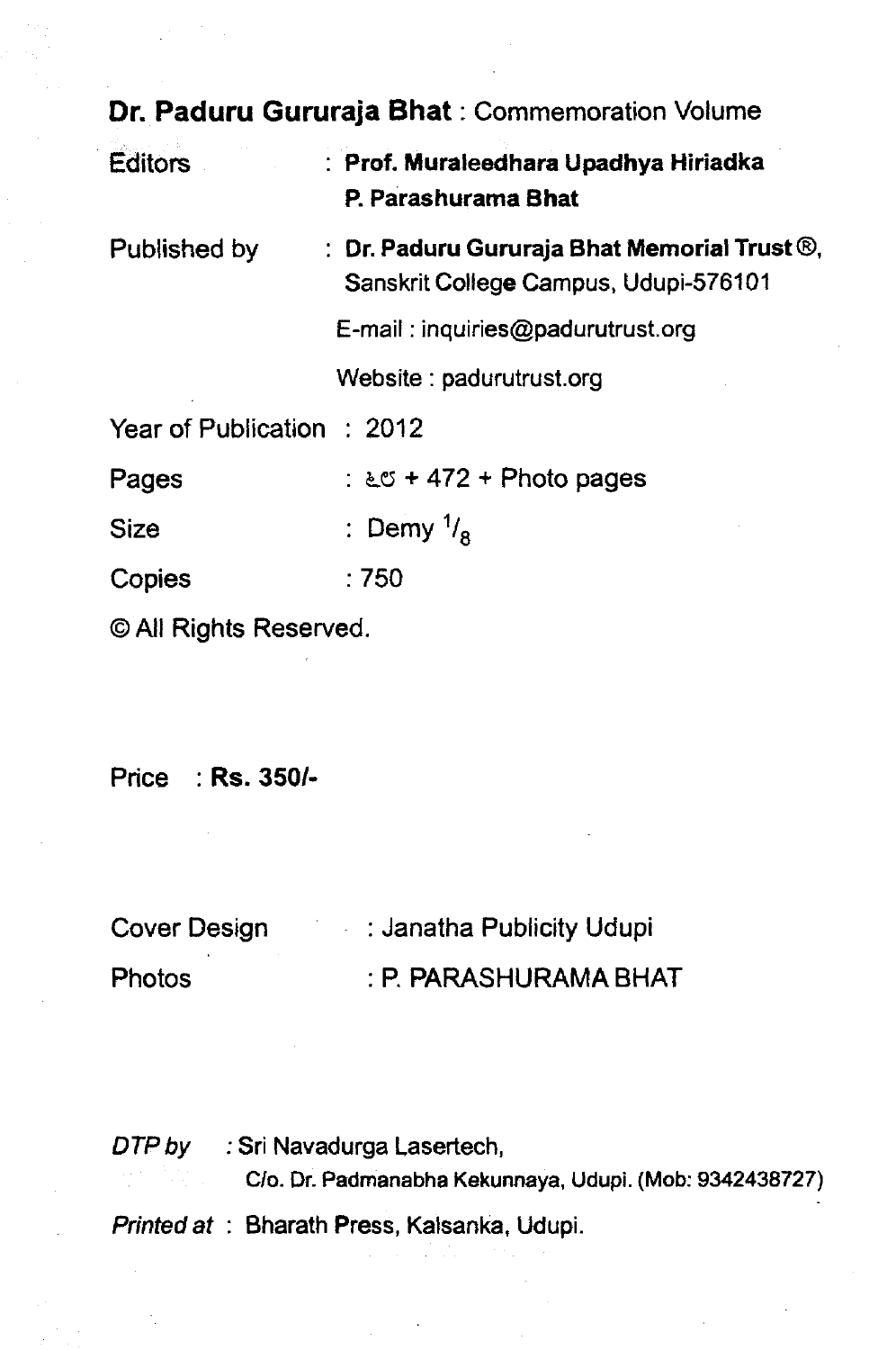**4.13**

*jbS* Nagendra Rao

## **Situating P. Gururaja Bhat in South Kanara Historigraphy**

Dr. P. Gururaja Bhat, the doyen of South Kanara history and culture, has inspired several teachers and researchers of the region, including the present author, to study the history and culture of the region. The attempt of the present article will be to analyze the contribution of this great scholar to the Historiography of South Kanara.

The researchers of the history of South Kanara, when they are initiated to the history of the region, it is indispensable that they study the work of Gururaja Bhat. This spirit of labour and hard work, undoubtedly, is found in the writings of Prof. Bhat. This is proved by the fact that Bhat visited each and every part of then undivided South Kanara or Dakshina Kannada district with the intention of finding sources for his study.

The personal experience of this author is that no historical place or monument was ignored by prof. Bhat, which shows this enthusiasm to study the history of the region. Naturally, his contemporaries appreciated his zeal and spirit to work for the preservation of historical heritage of the region. Ultimately, he ended up in writing his magnum opus Studies in Tuluva History and Culture. This work is the result of life-time effort of the scholar. True that Bhat incurred considerable financial losses and must have experienced significant mental strain due to this venture but one cannot question the sincerity and dedication of this person.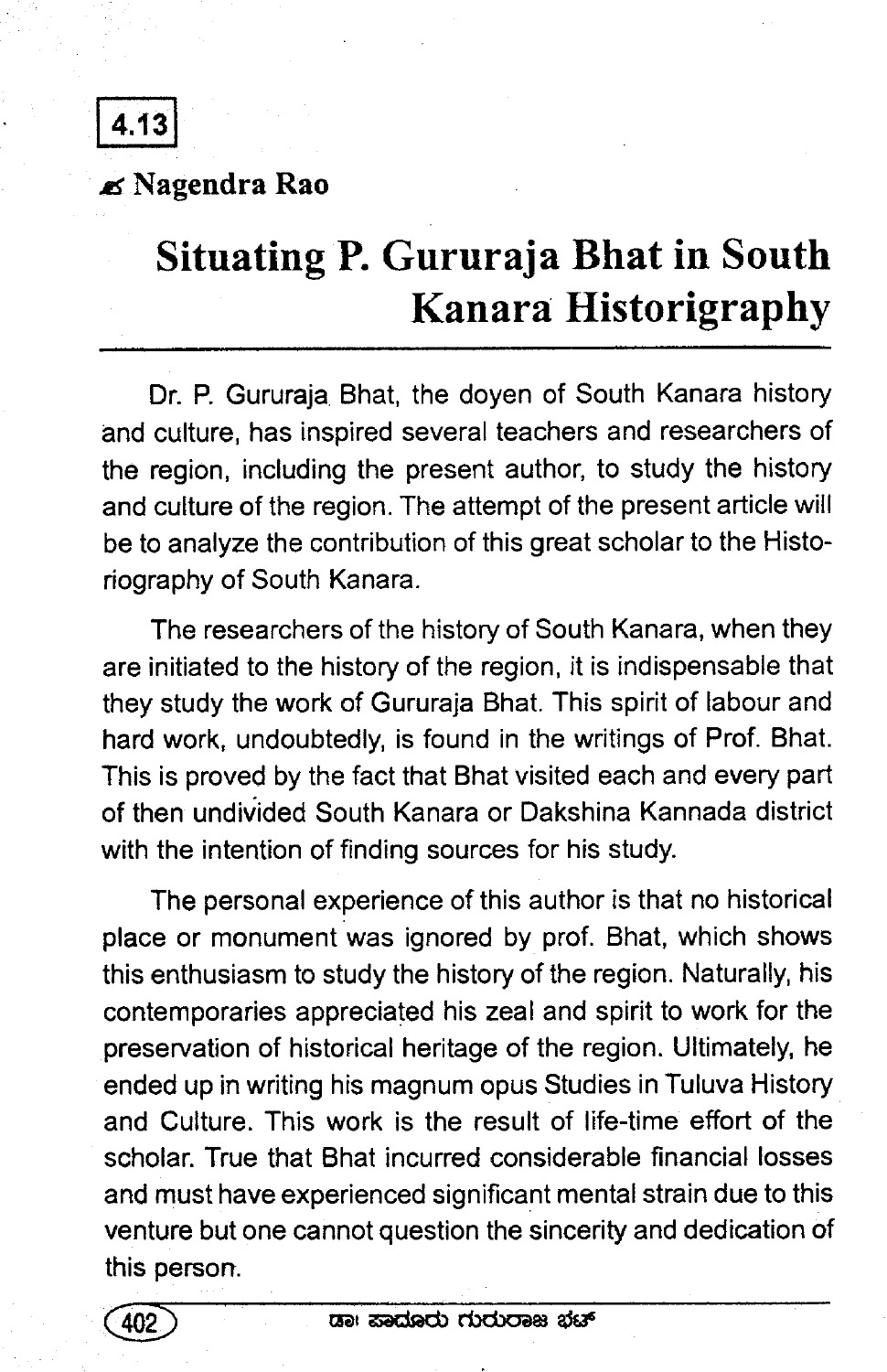In actuality, there is no need to specifically mention the contributions of *Prof.* Bhat since a glance at large number of books and articles written by the scholar reveal the extent of his contribution to the history and culture of South Kanara.

This historiography of any region of India can be generally divided into pre-independence and post-independence period. In the pre-independence period, the nationalist ideology dominated historiography of any region of India and South Kanara was not an exception. Consciously or subconsciously attempt was made to collect and collect data concerning the history of South Kanara. The scholars such as Ganapati Rao Aigal and Sheenappa Heggade belong to this category. Though their methodology may not impress the modern historians, these traditional scholars laid the fundation of South Kanara historiography. It is true that they included history, tradition and mythology in their works, and they could not differentiate between history and myth. But in the context of the period when they were writing, they had no other option but to present a crude form of history. They did not write history to impress demands of the intelligentsia but to refute the argument of British scholars that Indians lacked a sense of history, consciousness of past event. The works of these scholars showed that people of South Kanara realized the need for preservation of the past events, by the use of traditional and conservative historical methodology.

The next phase in the historiography of South Kanara can be noticed in the form of B.A. Safetore, who being a member of the Archaeological Survey of India, was in a better position to analyze the ancient and medieval history of the region. For the first time. South Kanara people could enjoy the product of scientific research. Since B.A. Saletore was writing in 1930s and

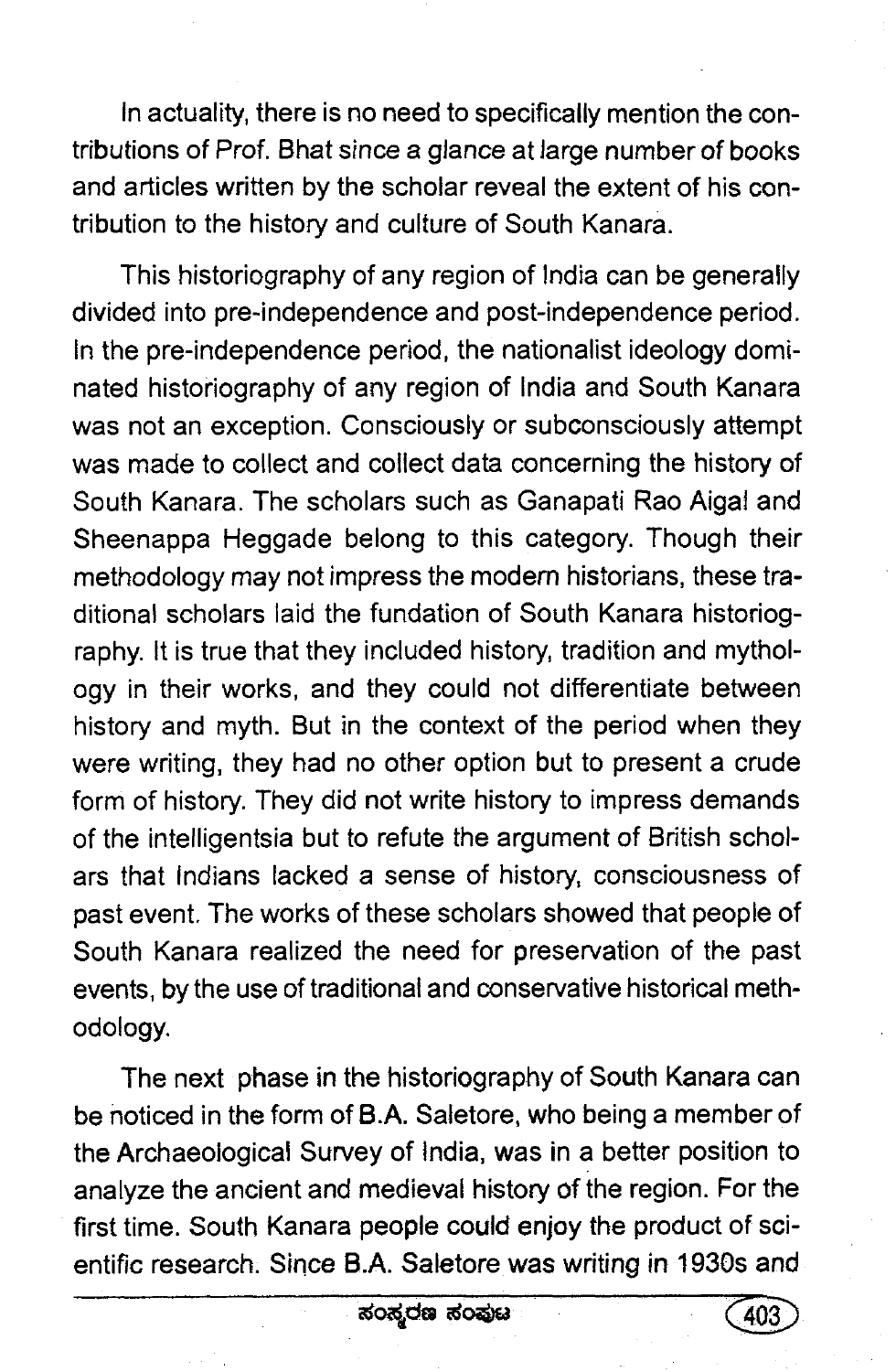1940's, he could not discuss various sources that were not available or deciphered during his life time. But, B.A. Saletore and the previous scholars could not synthesise the works of different scholars. Consequently, these historians could not provide a comprehensive history of the region.

Prof. Gururaja Bhat belongs to the post-independence period, when the scholars were not compelled to either support or refute imperial ideology. Nor were they compelled to uphold nationalist ideology. Gururaja Bhat, undoubtedly, heralded a new era in the historiography of South Kanara, though he did not use theories and models that were introduced in the later period of history. His contribution lies in the fact that he presented the facts and provided an opportunity to the later generation of historians to interpret these facts. For the first time, Bhat synthesised the works of the previous scholars and added to their studies his own research. Perhaps, for Prof. Bhat, historical research implies gradual transition from known to unknown, the methodology used by several explorative researchers.

Unlike the previous scholars, Prof. Bhat depended on the study of primary sources. In historical research, the study of primary sources is important in order to write an objective presentation of facts. In this respect, his works can be considered as objective, though absolute objectivity is a mirage for many of the historians. He along with other contemporaries such as K.V. Ramesh, set the chronology of the South Kanara history. He studied several inscriptions belonging to the ruling families such as Alupas, Hoysalas and the Vijayanagara. The study of these inscriptions formed basis for other historians to add to the knowledge of S.K. history. He could study political, social and economic history of South Kanara. Prof. Bhat also studied. the archealogy of the region, as revealed by the study of mega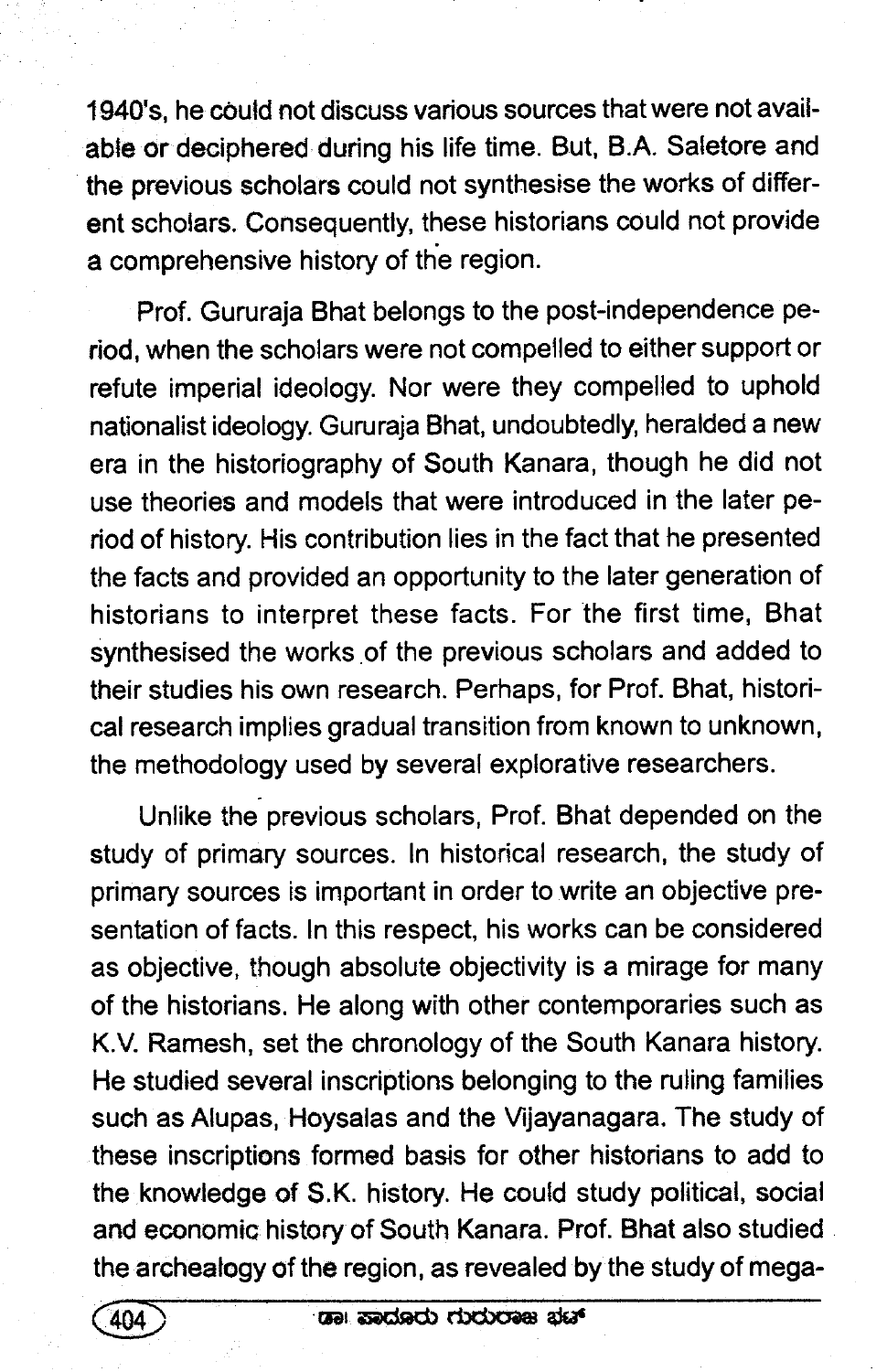lithic monuments. He attempted to establish chronology of these monuments to study early historic phase of South Kanara.

An important contribution of P. Gururaja Bhat to the historiography of South Kanara is in the form of the study of iconography of the region. It appears he personally visited the temples, took the permission of the temple management, and took photographs of the temple deities. His magnum opus, 'Studies in Tuluva History and Culture' comprises large numbers of such photographs, which have considerably enhanced the value of the book. It is significant to note that no other scholars of the period attempted to study icons or temple deities found in the temple and date them. Through iconographic research, Prof. Bhat was able to find the date of the temples and the deities and connect them to the information available in the inscriptions. This can be considered as an important contribution to the study of South Kanara history and culture.

The study of temples and temple deities contributed to the creation of a historical and cultural database, which could be used by scholars to analyze history and culture of the region. 'Antiquities of South Kanara' showed the importance of historical monuments. The work could be used by the local and foreign scholars to obtain basic information concerning the historical monuments of South Kanara.

An important contribution of Prof. Bhat is that he created the quantitative base, which acted as the foundation for qualitative approaches. Though the South Kanara historiography lacks the application of historica, sociological and antropological theories found particularly in Kerala. Prof. Bhat has laid the foundation for the future generation of historians to generalize and theorize history of the region.

Apart from writing in English, Bhat also wrote a few Kannada